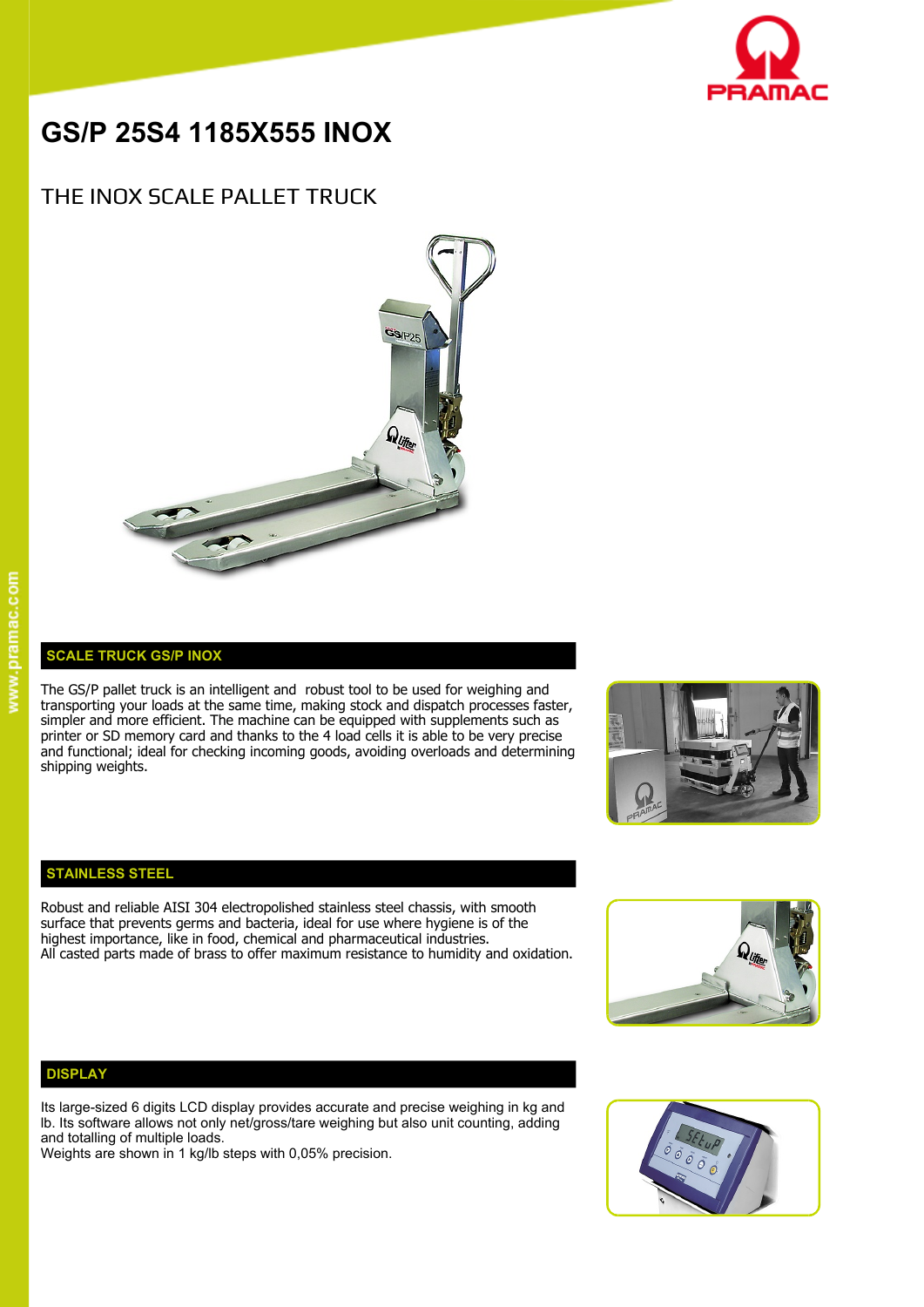### **FRAME STRUCTURE**

The structure is designed with a double frame consisting of a lower fork on which stands a counter fork. Both forks house two load cells allowing a uniform load distribution, and keeping high weighing accuracy even in case of collision and unbalanced load.

### **BATTERY and BATTERY CHARGER**

The GS/P is supplied complete with rechargeable battery and charger. The battery module provides 50 hours autonomy.

**CONFIGURATION**

STANDARD: Nylon extra steering wheels and rollers

### **PRINTER / MEMORY CARD SD (Supplement , only available at time of order)**

As supplement, the machine can be equipped with a built-in printer, able to print gross, tare and net weights (kg or lb), date, quantity of pieces on the scale. It may also be supplied with another supplement, the SD memory card, allowing you to store weighing data in a text file, for archiving and processing via PC.

### **CE-M APPROVED WEIGHING (Supplement, only available at time of order)**

As supplement, the GS/P can be designed according to CE-M norms that ensure its suitability for weighing for trade use, SOLAS approved.











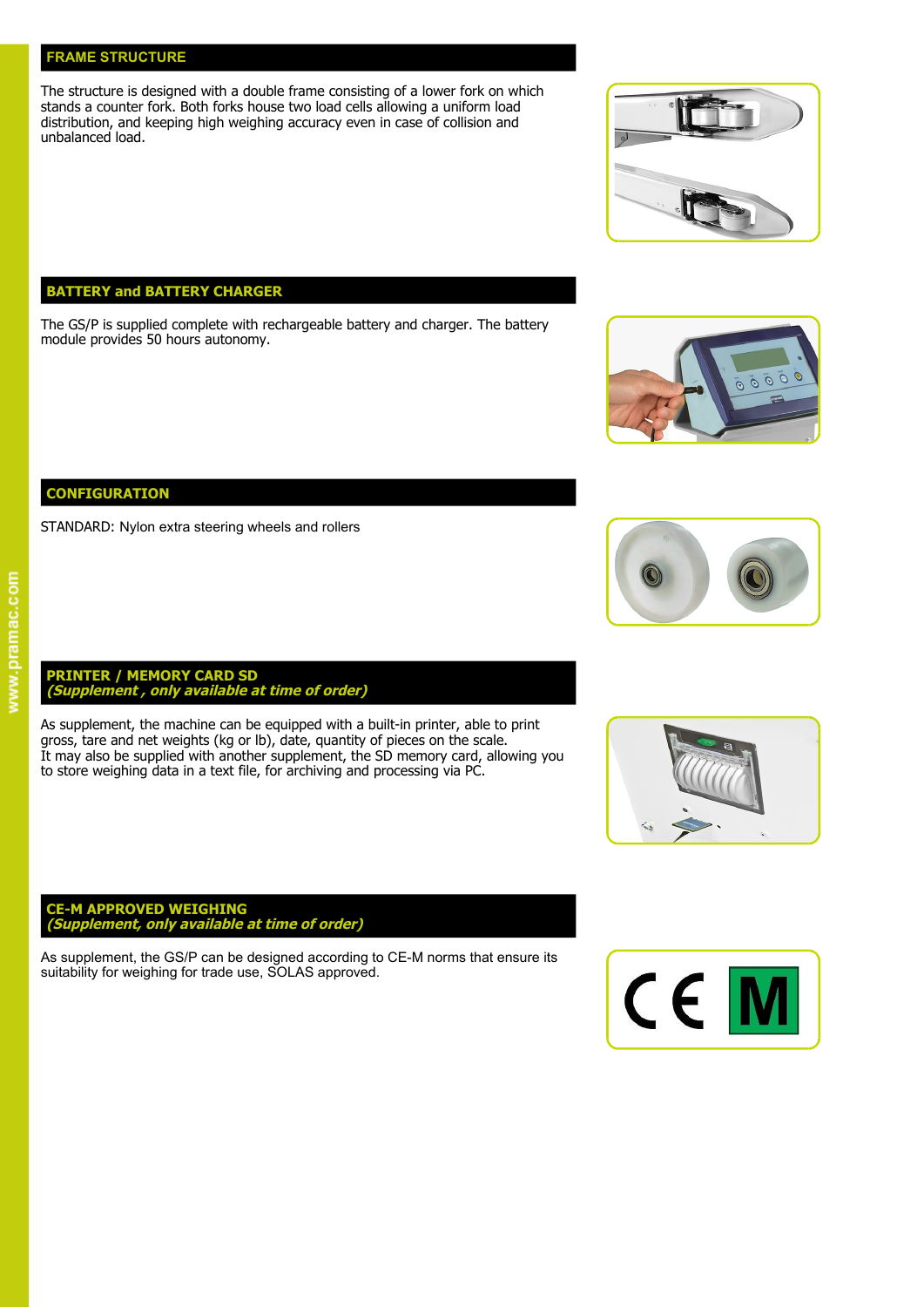| <b>Description</b>         |   |    |                         |
|----------------------------|---|----|-------------------------|
| 1.1 Manufacturer           |   |    | PR<br><b>INDUSTRIAL</b> |
| 1.3 Drive                  |   |    | Manual                  |
| 1.4 Operator type          |   |    | Pedestrian              |
| 1.5 Load capacity          | Q | Kg | 2500                    |
| 1.6 Load centre distance   | c | mm | 600                     |
| 1.8 Load axle to end forks | x | mm | 975                     |
| 1.9 Wheel base             | ٧ | mm | 1250                    |

| <b>Weights</b>                        |    |      |
|---------------------------------------|----|------|
| 2.1 Service weight (battery included) | Κq | 120  |
| 2.2 Axle load, laden rear             | Κq | 1840 |
| 2.2 Axle load, laden front            | Kg | 780  |
| 2.3 Axle load, unladen front          | Κq | 72   |
| 2.3 Axle load, unladen rear           | Κq | 48   |

| <b>Tyres/Chassis</b>                          |            |    |                   |
|-----------------------------------------------|------------|----|-------------------|
| 3.1 Tyres: front wheels                       |            |    | <b>NYLON INOX</b> |
| 3.1 Tyres: rear wheels                        |            |    | <b>NYLON INOX</b> |
| 3.2 Tyre size: Steering wheels - Width        |            | mm | 50                |
| 3.2 Tyre size: Steering wheels - Diameter     |            | mm | 200               |
| 3.3 Tyre size: Load rollers - Diameter        |            | mm | 82                |
| 3.3 Tyre size: Load rollers - Width           |            | mm | 60                |
| 3.5 Tyre size: rear wheels - Q.ty (X=driven)  |            | nr | 4                 |
| 3.5 Tyre size: front wheels - Q.ty (X=driven) |            | nr | $\overline{2}$    |
| 3.5 Rear balancing axle                       |            |    | No.               |
| 3.6 Tread, front                              | <b>b10</b> | mm | 155               |
| 3.7 Tread, rear                               | b11        | mm | 375               |
|                                               |            |    |                   |

| <b>Dimensions</b>                          |               |    |      |
|--------------------------------------------|---------------|----|------|
| 4.4 Lift height                            | h3            | mm | 115  |
| 4.9 Height of tiller in drive position min | h14           | mm | 690  |
| 4.9 Height of tiller in drive position max | h14           | mm | 1160 |
| 4.15 Height, lowered                       | h13           | mm | 90   |
| 4.19 Overall lenght                        | 11            | mm | 1596 |
| 4.20 Lenght to face of forks               | $\mathsf{I2}$ | mm | 411  |
| 4.21 Overall width                         | b1            | mm | 555  |
| 4.22 Fork dimensions - Thickness           | s             | mm | 60   |
| 4.22 Fork dimensions - Width               | e             | mm | 180  |
| 4.22 Fork dimensions - Lenght              |               | mm | 1185 |
| 4.25 Distance between fork arms            | b5            | mm | 555  |
| 4.32 Ground clearance, centre of wheelbase | m2            | mm | 30   |
| 4.34 Aisle width                           | Ast           | mm | 1851 |
| 4.35 Turning radius                        | Wa            | mm | 1426 |

# www.pramac.com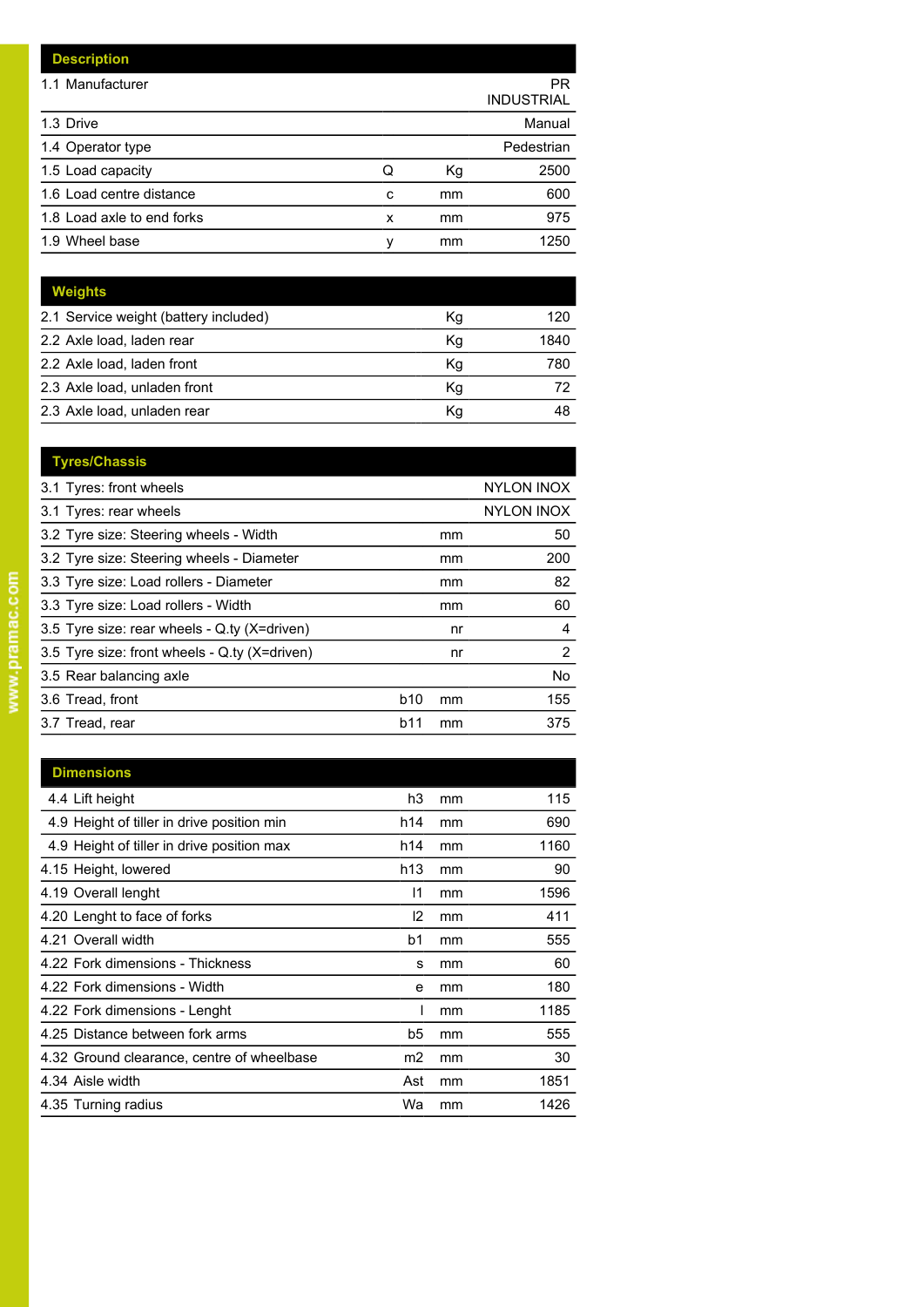| <b>Performance data</b>    |         |      |
|----------------------------|---------|------|
| 5.2 Lifting speed laden    | strokes | 13   |
| 5.2 Lifting speed unladen  | strokes | 13   |
| 5.3 Lowering speed laden   | m/s     | 0.05 |
| 5.3 Lowering speed unladen | m/s     | 0.02 |

| <b>Scale</b>          |      |               |
|-----------------------|------|---------------|
| <b>Type</b>           |      | <b>DFW 06</b> |
| <b>Digits</b>         | Q.py | 6             |
| Digit height          | mm   | 25            |
| Kilograms             |      | <b>Yes</b>    |
| Lbs                   |      | <b>Yes</b>    |
| Tare                  |      | Yes           |
| Auto-off              |      | Yes           |
| Totalization          |      | <b>Yes</b>    |
| Counting              |      | <b>Yes</b>    |
| Operating time        | h    | 50            |
| Accuracy              | %    | 0.05          |
| Shear-beam load cells | Q.py | 4             |
| Division              | Кg   | 0.5           |
| 6.4 Battery voltage   | V    | 6             |
| 6.4 Battery capacity  | Ah   | 4             |